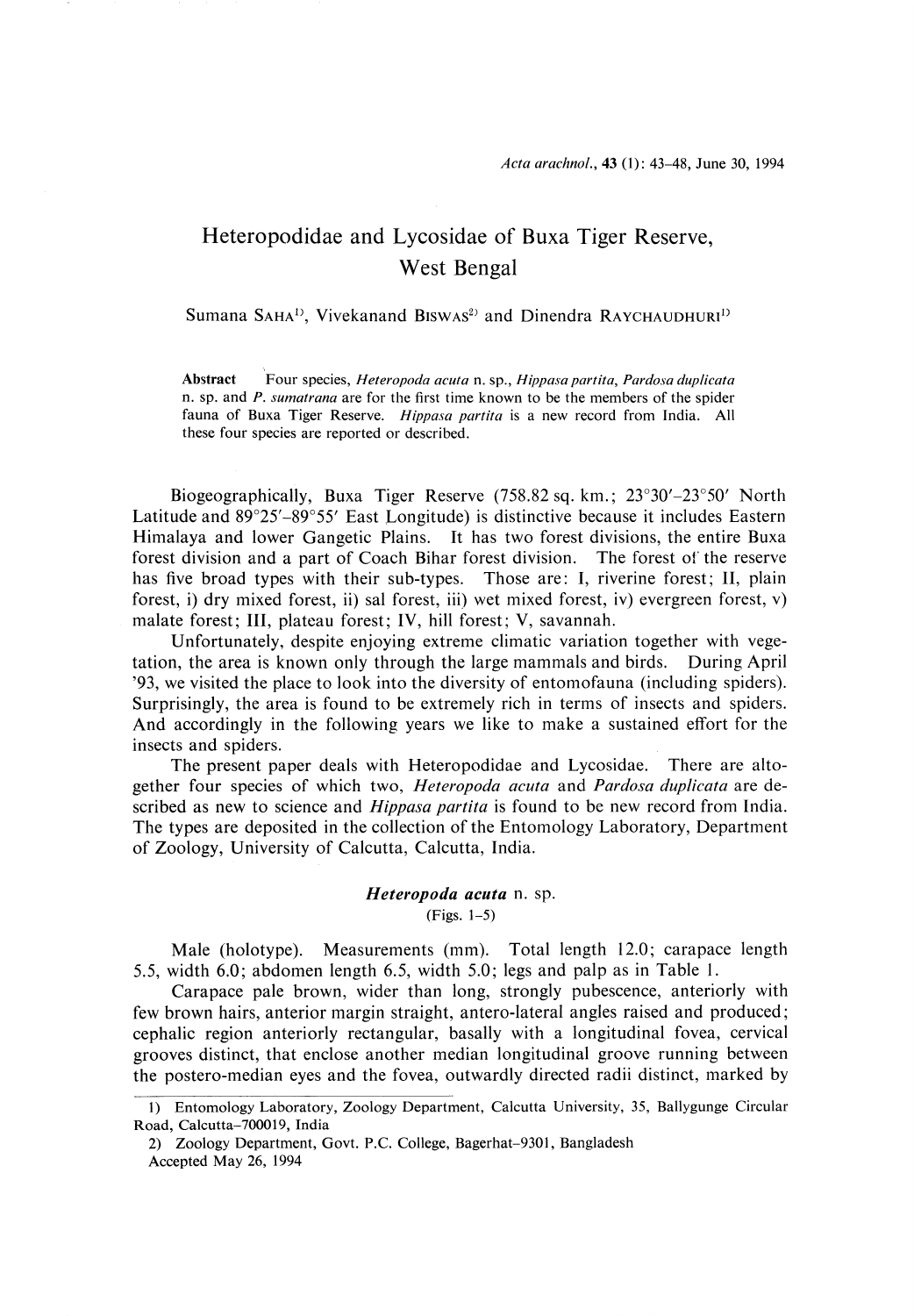44 S. SAHA, V. BIswAs and D. RAYCHAUDHURI

Table 1. Length of legs of  $\sigma$  holotype of *Heteropoda acuta* n. sp. (in mm).

| Leg  | Femur | Patella & tibia | Metatarsus | <b>Tarsus</b> | Total |
|------|-------|-----------------|------------|---------------|-------|
|      | 11.0  | 16.5            | 11.0       | 4.0           | 42.5  |
| Н    | 14.0  | 16.5            | 15.0       | 4.0           | 49.5  |
| Ш    | 12.0  | 14.0            | 10.5       | 3.5           | 40.0  |
| IV   | 11.0  | 14.0            | 13.0       | 3.5           | 41.5  |
| Palp | 4.0   | 3.5             |            | 3.5           | 11.0  |



Figs. 1–5. Heteropoda acuta n. sp.——1, Whole body; 2, chelicera; 3, maxillae and labiun 4, sternum; 5, male pale.

brown lines formed of brownish pubescence, posteriorly with another median longitudinal fovea. Eyes distinctly in two rows, black, excepting the postero-medians that are pearly white, anterior row of eyes shorter than the posterior, procurved,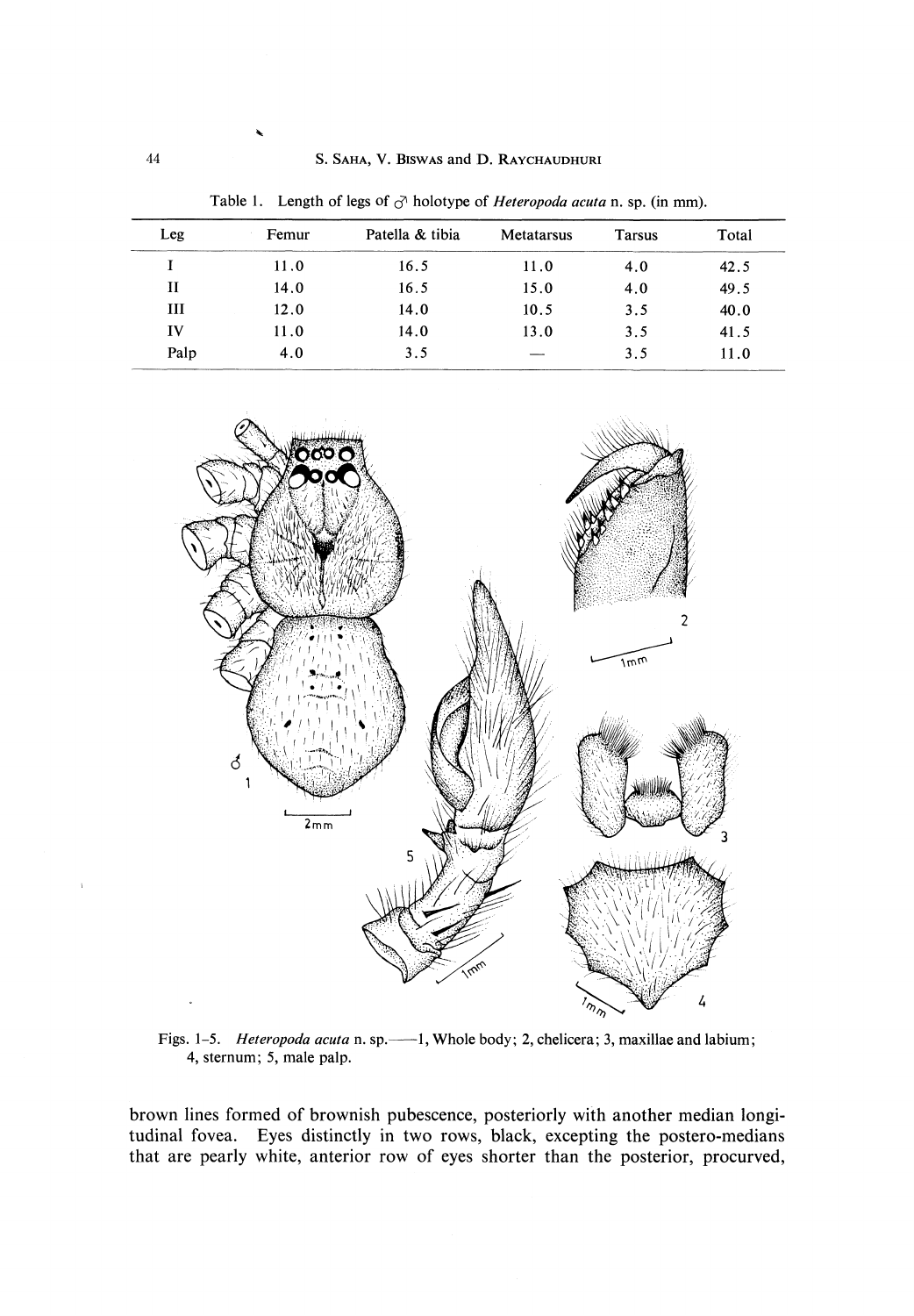laterals larger than the medians, posterior row recurved, with laterals appearing duplicated; all eyes basally with a black patch; ocular quadrangle longer than wide, narrowed anteriorly. Chelicerae brown, robust, inner margin with five and outer margin with three teeth, fangs darker, strongly curved; maxillae and labium orangish, broad, flat; maxillae longer than wide, labium wider than long, both anteriorly scopulated; sternum yellow, heart-shaped, posteriorly little bluntish, with brown, errect, long spines. Legs yellow basally, rest gradually brown, femur onwards with circular brown markings, these on tibia band-like, with regularly distributed brown, long spines, tarsal scopulae distinct, claw-tuft absent; leg formula 2143; male palp as in Fig. 5. Abdomen brown-black, anteriorly narrowed, entirely beared, medially little free.

Remarks. Indian Heteropoda LATREILLE is known by 22 species of which only 13 are with carapace as long as or longer than its width. Of these, *H. robusta* FAGE is the only species to have five teeth on inner margin of chelicerae. The said species belongs to the group of 7 that are with labium wider than long (SETHI  $\&$ TIKADER, 1988). Basing on the species characteristics of the group, the present species in having 1, carapace longer than wide, 2, labium wider than long and 3, cheliceral inner margin with five teeth appears close to  $H$ . *robusta* but stands distinct due to 1, male palp which is with a, acute cymbium, b, sac-like tegulum and embolus, c, indistinct median apophysis and d, distinct basal apophysis; 2, much difference in the shape of abdomen. Again the present species because of its peculiar shape of abdomen may broadly be related to  $H$ . phasma SIMON but can be separated out by the number of teeth on the inner margin of chelicerae, distinctly different maxillae and labium and in many more characters as evident from the description and figures. Therefore, the species is described as new to science.

 Etymology. Species name has been coined because of acute nature of the cymbium.

Material examined. Holotype:  $\sigma$ , 5. IV. 1993, South Raydak, B.T.R., Jalpaiguri, West Bengal, India (S. SAHA).

## Hippasa partita (0. P. CAMBRIDGE)

Trochosa partita OP. CAMBRIDGE, 1876, Proc. Zool. Soc. Lond.: 541-603; TIKADER, 1980, Fauna of India, Spiders: Araneae: Lycosidae, Pt. 2, Zool. Surv. India, Calcutta: 291-293.

Material examined.  $1\sigma$ , 5. IV. 1993, South Raydak, B.T.R., Jalpaiguri, West Bengal.

# Pardosa duplicata n. sp. (Figs. 6-10)

Female (holotype). Measurements (mm): Total length 8.0; carapace length 3.0, width 2.5; abdomen length 5.0, width 3.0; legs as in Table 2.

 Cephalothorax brown, darker marginally and sub-marginally, with cephalic region anteriorly black and raised, posteriorly with cervical grooves, medially with a short longitudinal groove; centro-medially with a distinct longitudinal fovea above the brown, short, longitudinal stria with few outwardly directed black radii, densely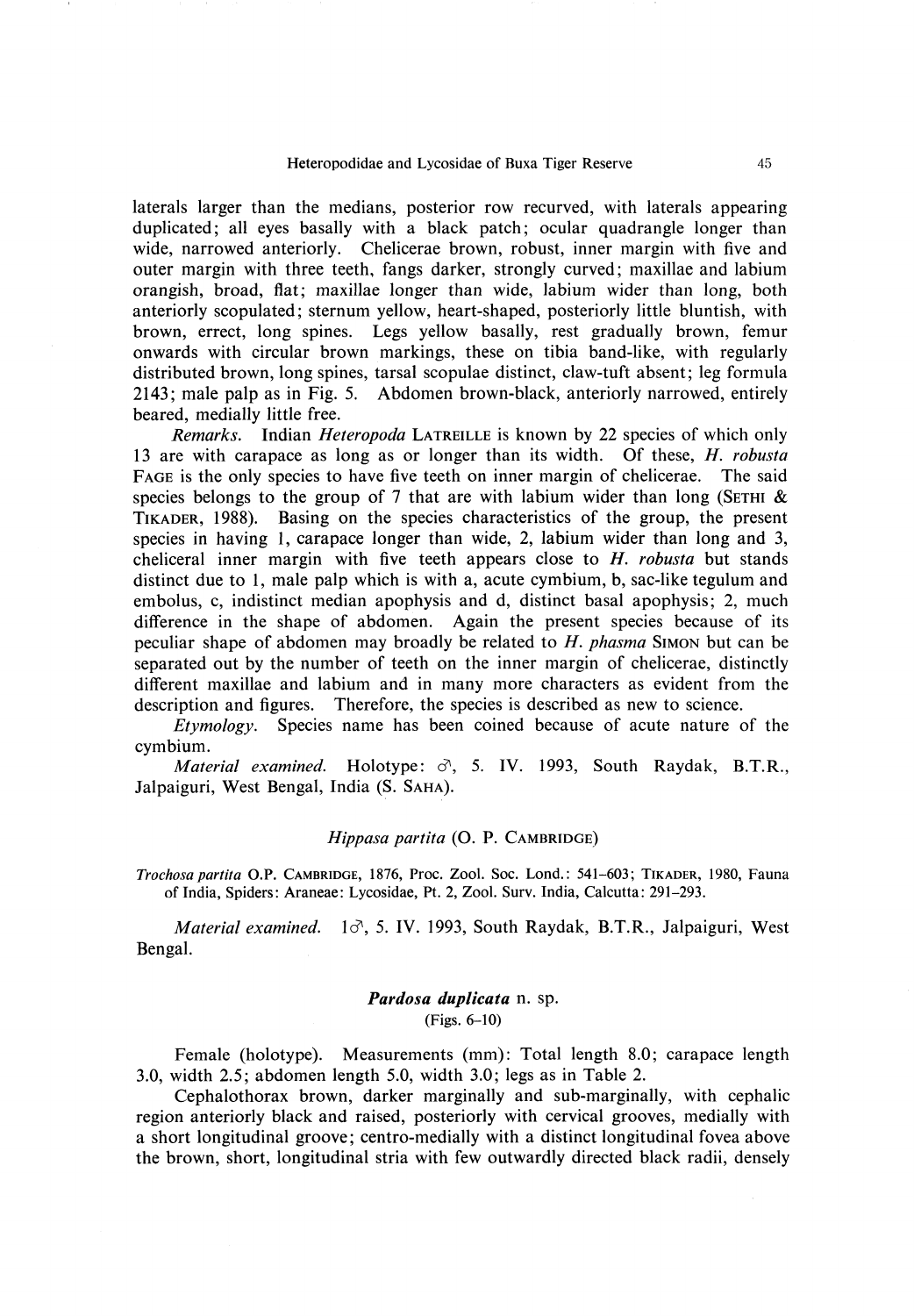Table 2. Length of legs of  $\varphi$  holotype of *Pardosa duplicata* n, sp. (in mm).

| Leg | Femur | Patella & tibia | Metatarsus | <b>Tarsus</b> | Total |
|-----|-------|-----------------|------------|---------------|-------|
|     | 2.0   | 3.0             | 1.5        | 1.0           | 7.5   |
|     | 2.0   | 3.0             | 1.5        | l 3           | 7.8   |
| Ш   | 2.0   | 2.5             | 2.0        | 1.5           | 8.0   |
| īV  | 3.0   |                 | 3.0        | 2.0           | 12.0  |

 $5 \overline{mm}$  $\frac{6}{3}$ 8  $\overline{\cdot$ 5 mm q  $5mm$  $10$  $1 \text{ m m}$ 

Figs. 6–10. Pardosa duplicata n. sp.—6, Whole body; 7, chelicera; 8, maxillae and labiun 9, sternum; 10, epigyne.

pubescence, leaving the median area free, hairs, anteriorly spiny, posteriorly silky and include both brownish and white ones. Eyes in three rows, anteriormost eyes white, placed near the anterior margin, eyes of median large, partly black and partly white, placed on the raised cephalic region, posterior eyes entirely black,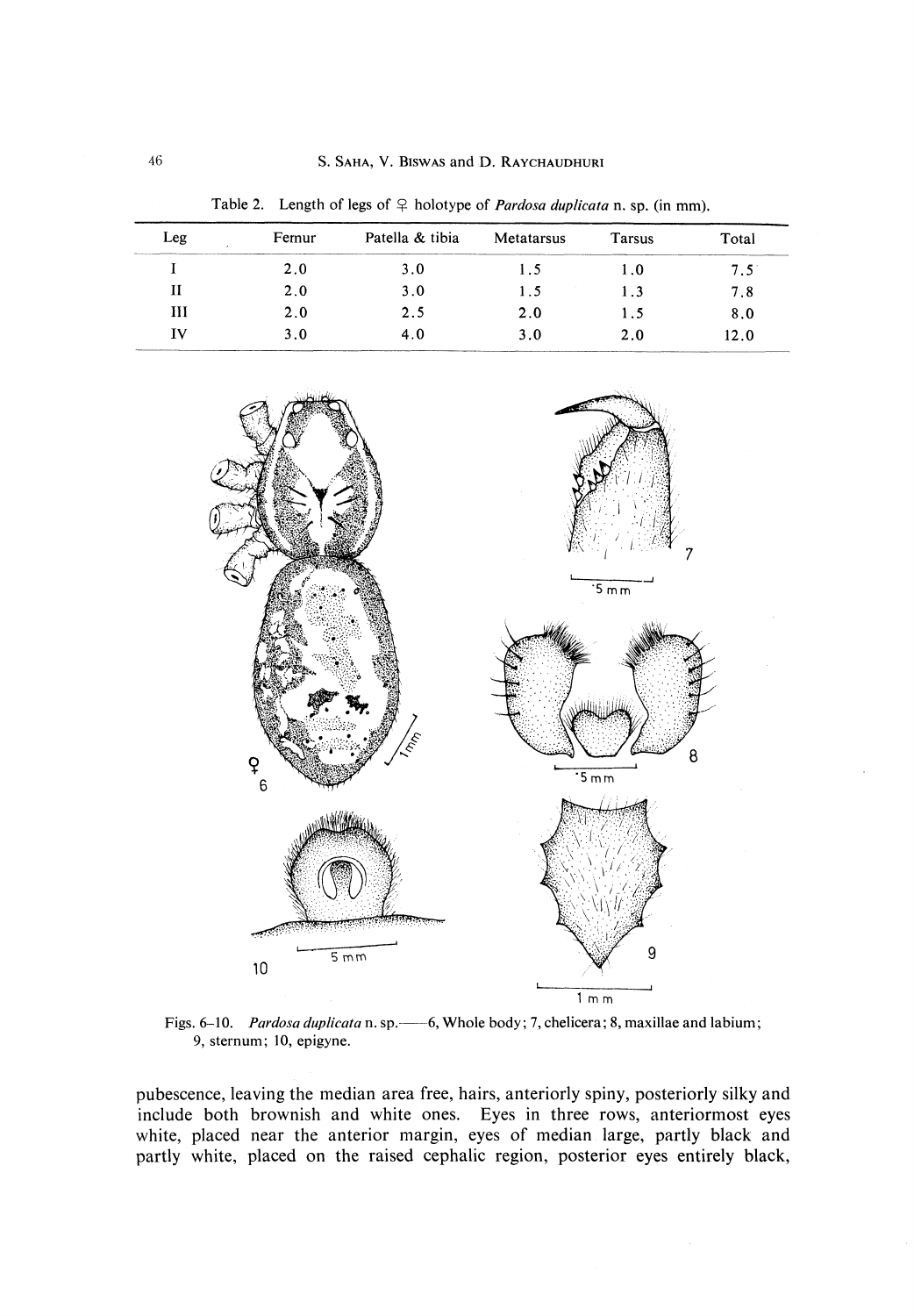little smaller than the former, placed on raising region of the cephalic region, median and posterior rows forming the anteriorly narrowed ocular quadrangle; densely pubescence with both brownish and whitish hairs, these anteriorly appear spiny. Chelicerae brown with fangs little darker, inner margin with three and outer margin with two teeth, fangs of moderate size; maxillae yellow-brown, broad, longer than wide; labium brown, broad, wider than long, both anteriorly scopulated; sternum yellow, elongated, medially broad, posteriorly pointed, with brown erect spines; legs yellow, femur and tibia with brown, irregular circular bands, rest more dark, entirely with erect spines; leg formula 4321. Abdomen off-white with blackish markings; anterior half medially with two brown spots arranged in rows, these on posterior half four, medially with two and sub-marginally with two such, arranged transversely, black, transverse arched bands distinct, these in places unite the anterior and posterior bands by the lateral bands; oval, anteriorly overhang the cephalothorax, posteriorly narrowed, entirely clothed with short to long, brown, erect or semierect spines, few of these appear whitish; epigyne as in Fig. 10.

 Remarks. TIKADER and MALHOTRA (1980) while presenting the species key of the genus Pardosa KOCH broadly grouped the species depending upon the total length, followed by the procurved and straight or recurved nature of the anterior row of eyes. They (*op. cit.*) included 12 species known from the country that are never more than 7 mm long. However, only 5 species are known to have anterior row of eyes either straight or slightly recurved. Again, of these, only 1 species, P. mysorensis (TIKADER et MUKERJI) is known to possess a V-shaped marking below the third row of eye. Legs of the said species are without any patches. They  $(op.$ cit.) could separate it from the other 4 species in having the opposite combination of characters indicated above.

 Present species appears to be close to the species group that are with anterior row of eyes straight. However, it cannot be sub-grouped further (as has been made by TIKADER & MALHOTRA, 1980, pp. 316-317) because of the presence of leg patches and V-shaped marking. By looking into the apparent similarity between the present species and P. mysorensis (TIKADER et MUKERJI) particularly in respe ct to the dorsal sculpturing one would naturally be inclined to define the present species as *mysorensis*. However, we are more inclined to nominate the present species as new to science because of the presence of both leg patches and V-shaped marking (such combination is always absent in the species group that are with anterior row of eyes straight and recurved). Again, it further stands out to be distinct from *mysorensis* in having a distinct difference in the epigyne. Also, it does not show any relationship with the *Pardosa* species known from China and Japan (CHEN & ZHANG, 1991; TANAKA, 1985; YAGINUMA, 1986).

Etymology. The species has been named as  $P$ . duplicata because of the presence of both leg patches and V-shaped marking on carapace.

Material examined. Holotype:  $\varphi$ , 6. IV. 1993, South Raydak, B.T.R., Jalpaiguri, West Bengal, India (S. SAHA).

#### Pardosa sumatrana (THORELL)

Lycosa sumatrana THORELL, 1890, Ann. Mus. Stor. nat. Genova, 30: 136; TIKADER, 1980, Fauna of India, Spiders: Araneae: Lycosidae, Ft. 2., Zool. Surv. India, Calcutta: 353-355.